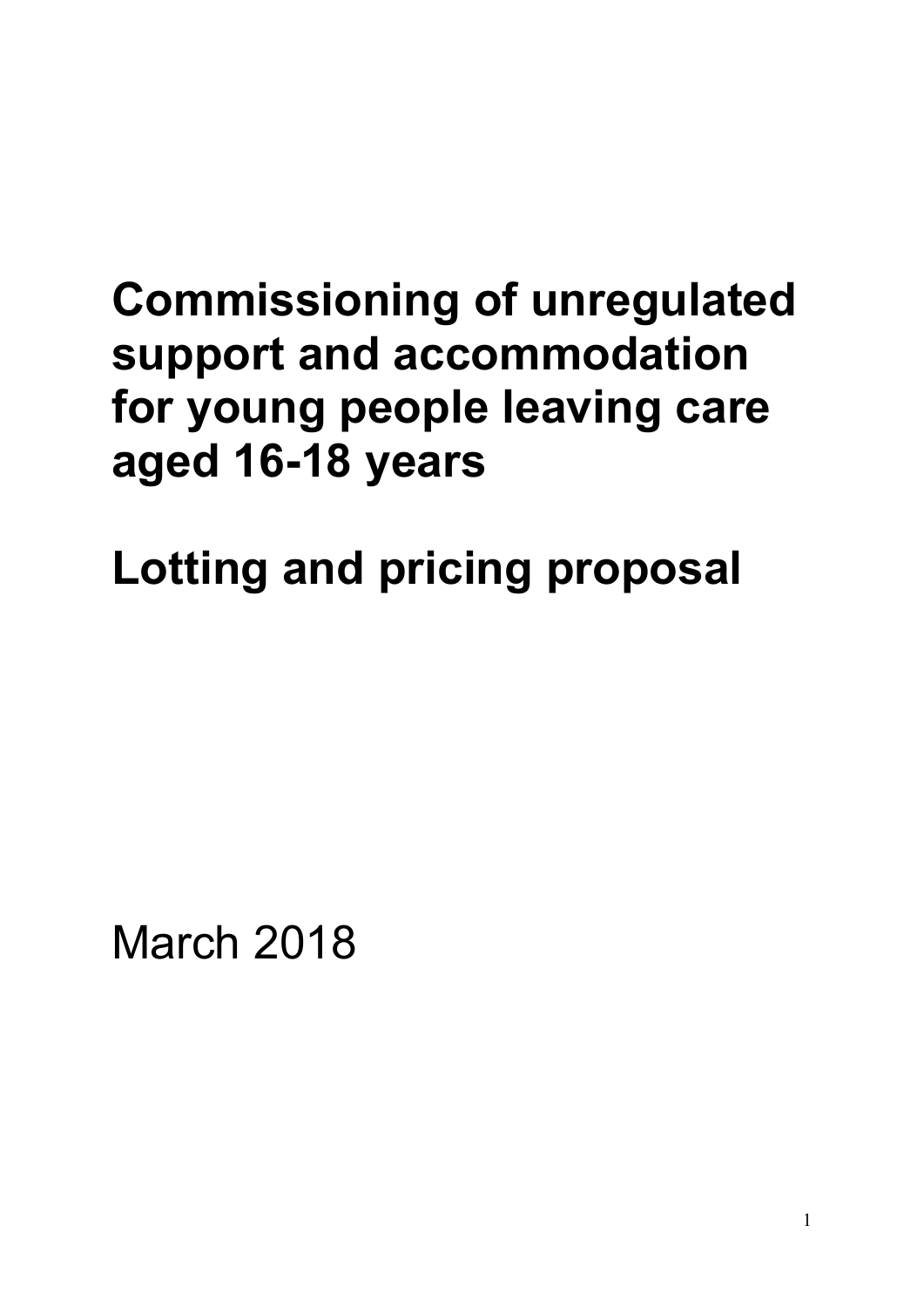## **Contents**

- **1. Introduction and Purpose**
- **2. Feedback from Market Engagement Event 14 November 2017**
- **3. Proposed Lots and Pricing Model** 
	- 3.1 Lots
	- 3.2 Fees
	- 3.3 Allowances

## **4. Proposed Delivery Requirements**

- 4.1 Essential Delivery Requirements for all Lots
- 4.2 Additional Lot Requirements

## **5. The Flexible Procurement Solution**

- 5.1 Contract Opportunity
- 5.2 Call-Off Alert Procedure
- 5.3 Direct Award (Emergency Placements) Procedure
- 5.4 Existing Placements

## **6. How to respond and next steps**

## **Appendix 1 – Call-Off Alert Process**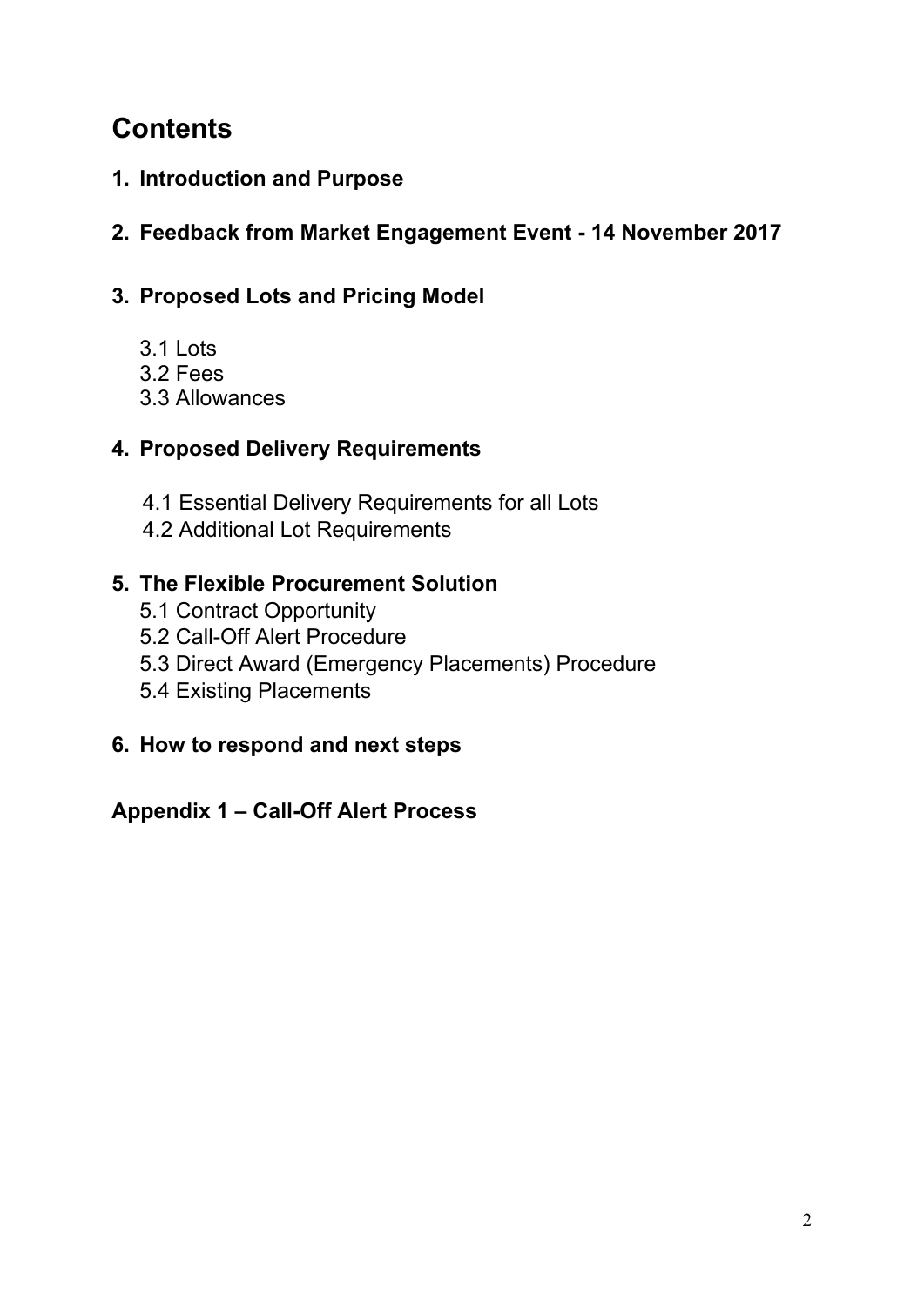## **1. Introduction and Purpose**

Newcastle City Council is seeking to put in place a new 'Flexible Procurement Solution' for the provision of unregulated support and accommodation for young people leaving care aged 16-18 years.

The 'Flexible Procurement Solution' will be established through a competitive procurement process, under the 'light touch regime' of the Public Contracts Regulations 2015.

This document forms part of our consultation with stakeholders prior to commencing the procurement process, and follows a market engagement event held on 14 November 2017.

Specifically, it sets out a proposed lotting structure and pricing model for support and accommodation commissioned under the new 'Flexible Procurement Solution'.

In producing this proposal, we aim to create a more transparent and cooperative approach to service design and fee setting, prior to making a final determination on the pricing model and commencing the procurement process.

#### **You can comment on this proposal by writing to:**

**Shamsun Choudhury Commissioning and Procurement Officer Newcastle City Council 4th Floor, Civic Centre Newcastle upon Tyne NE1 8QH** 

**Alternatively you can email shamsun.choudhury@newcastle.gov.uk.** 

Responses to this proposal should be submitted no later than *4pm, Friday 23 March 2018.*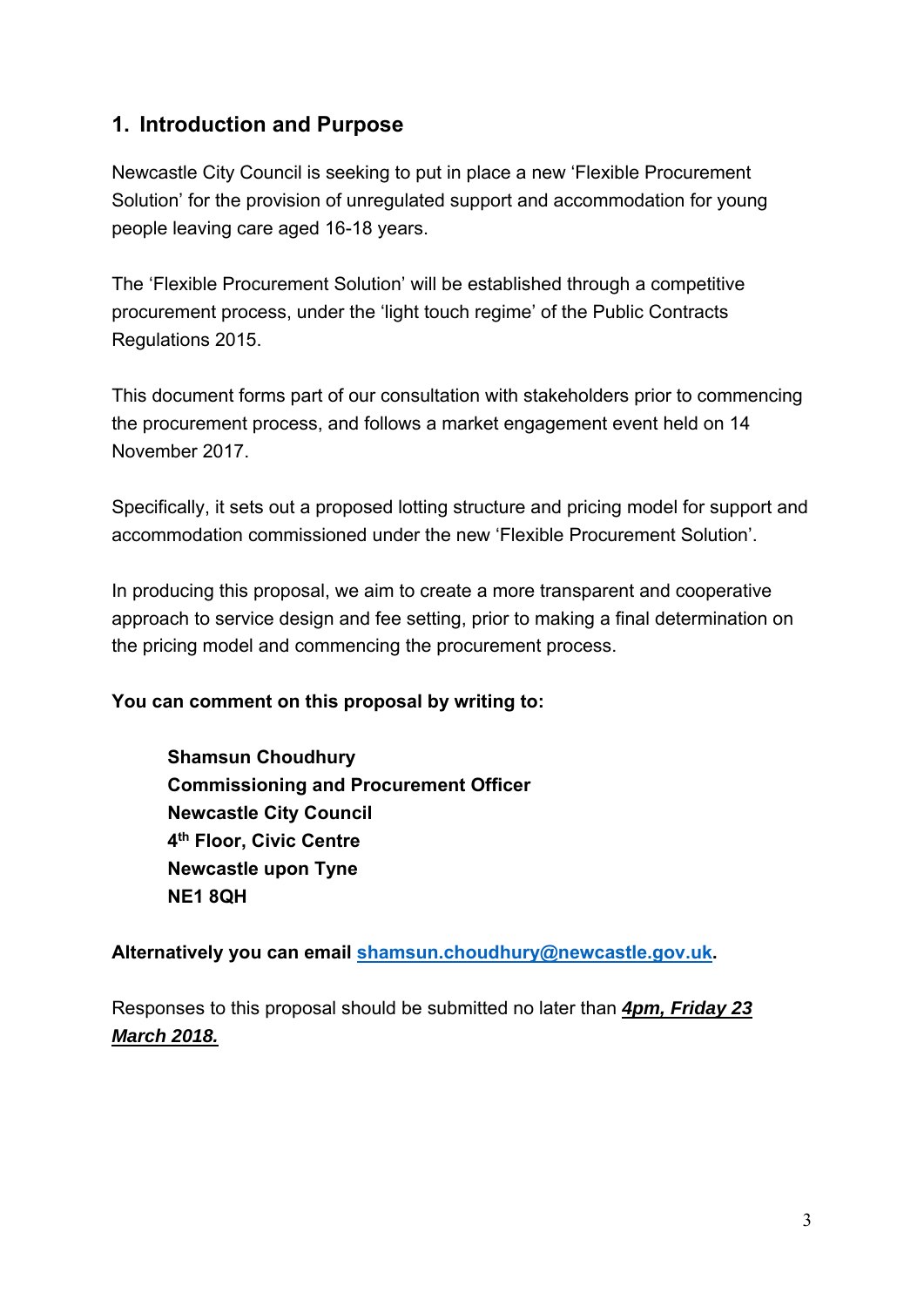## **2. Feedback from Market Engagement Event - 14 November 2017**

A service design session was held on 14 November 2017 in relation to commissioning unregulated support and accommodation for young people leaving care aged 16-18 years.

The aim of the session was to:

- Continue the on-going conversation in relation to commissioning plans for young people leaving care aged 16 -18
- Share with providers information on the proposed tender opportunity ('Flexible Procurement Solution' and proposed Lotting structure)
- Give providers the opportunity to influence the development and requirements of the service specification(s)
- Allow providers to consider the proposed pricing structure
- Allow providers to consider Social Value opportunities
- Inform providers about the tender timescales and next steps

A copy of the presentation delivered at the event, and a summary of the feedback received from participants, is provided below:

- Market Consultation Event 14.11.2017.pdf
- Feedback from Consultation Event 14.11.2017

The proposals contained in this document have been produced in the context of the feedback received as part of this market engagement event.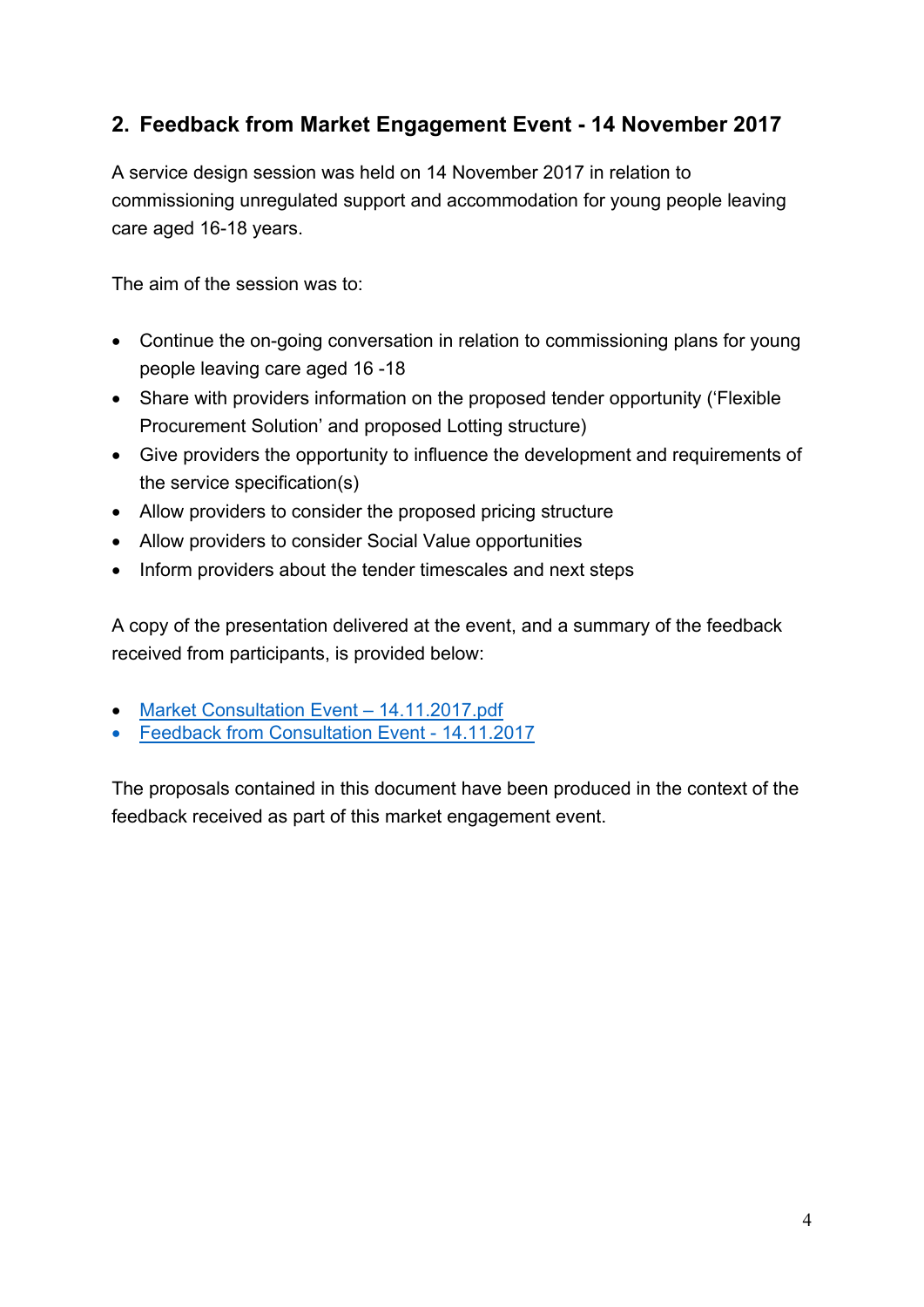## **3. Proposed Lots and Pricing Model**

#### **3.1 Lots**

In consideration of the feedback received during the Market Engagement event on the 14 November, we propose to present three Lots under the 'Flexible Procurement Solution' as follows:

- Lot 1 Multi-occupancy accommodation with 24 hour support
- Lot 2 Dispersed accommodation (solo units) with support one-to-one support 24 hours a day
- Lot 3 Dispersed accommodation (solo units) with 5 hours of support (with additional support hours purchased depending on young person's needs)

This follows feedback from the engagement event that the different requirements for solo units would better be presented as two separate lots.

In proposing three Lots for the 'Flexible Procurement Solution', the Council is seeking to achieve:

- A flexible approach to meeting the needs of our young people leaving care
- A dynamic solution which allows the opportunity for young people to move between Lots in order to provide the best type of setting and support to meet their needs

Providers can apply to be appointed to as many, or as few, of these Lots as they choose (where they can meet the relevant requirements).

#### **3.2 Fees**

The proposed weekly fees include the following:

- Employee and employee related costs
- Accommodation and accommodation related costs

The proposed weekly fee for the three proposed Lots are: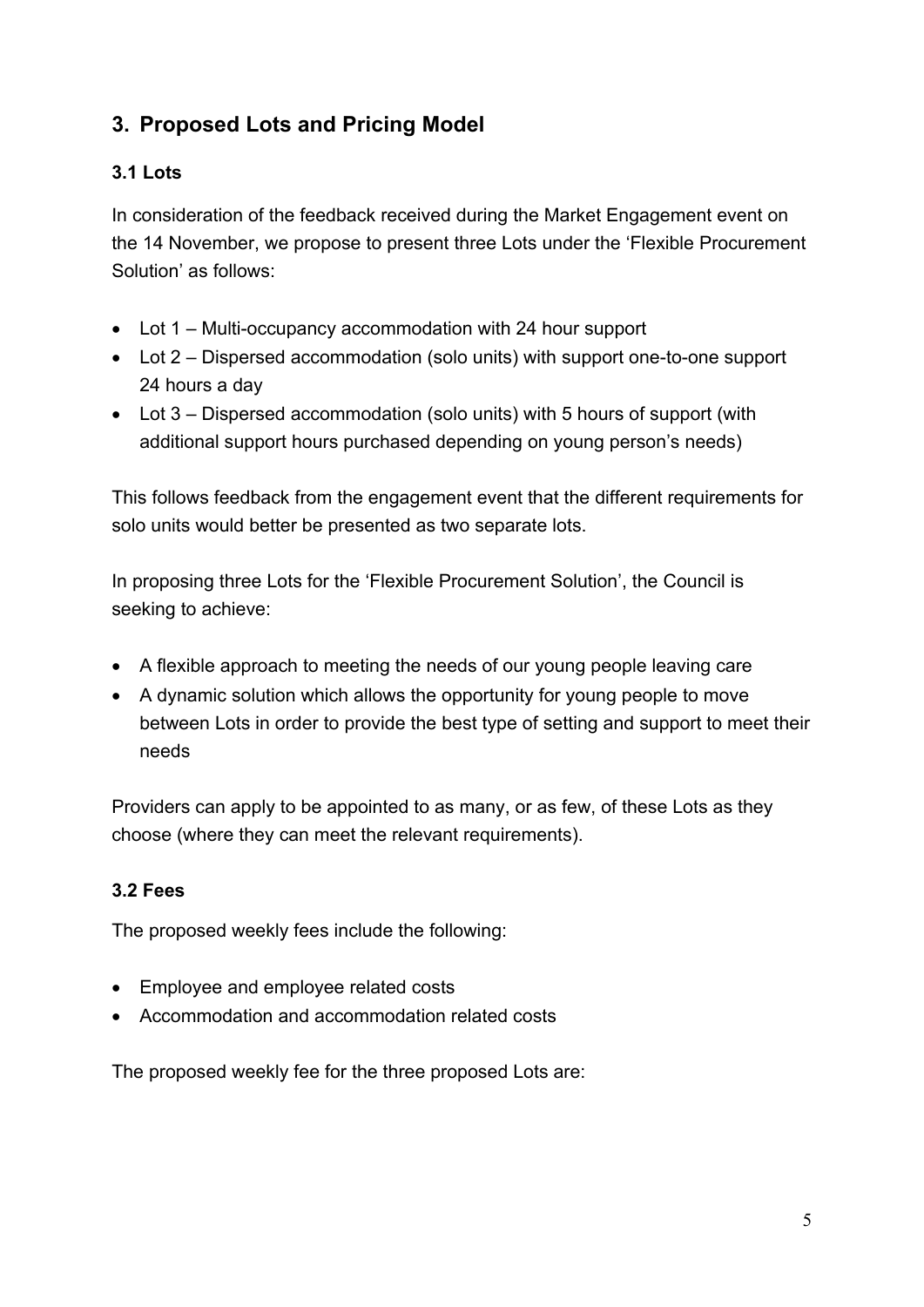| Lot                                                                                                                                                             | Standard<br>weekly<br>fee | Hourly fee<br>for<br>additional<br>support<br>services |
|-----------------------------------------------------------------------------------------------------------------------------------------------------------------|---------------------------|--------------------------------------------------------|
| Lot 1:<br>24 Hour Supported<br>Accommodation (Multi-occupancy)                                                                                                  | £1,249                    | N/A                                                    |
| Lot 2:<br>Dispersed accommodation (solo<br>unit) with one-to-one support 24<br>hours a day                                                                      | £2,707                    | N/A                                                    |
| Lot $3:$<br>Dispersed accommodation (solo<br>unit) with 5 hours of support (with<br>additional support hours purchased<br>depending on young person's<br>needs) | £335                      | £13.37                                                 |

The fees proposed above seek to reflect a sustainable market price whilst achieving value for money and have been produced in consideration of:

- Costs of current provision
- Benchmarking information
- Regional cost modelling

#### **3.3 Allowances**

All allowances to the young person (including food, personal requisites, clothing and travel (where applicable) will be managed by the 16+ Team/Council on a case by case basis and will either be given directly to the young person or via the provider to the young person as supervised spend. The allowance will be up to a maximum of £65 per week. The Provider is not required to pay the young person any personal allowances, however if the Provider chooses to do so, this is at their own discretion, and at full cost to themselves.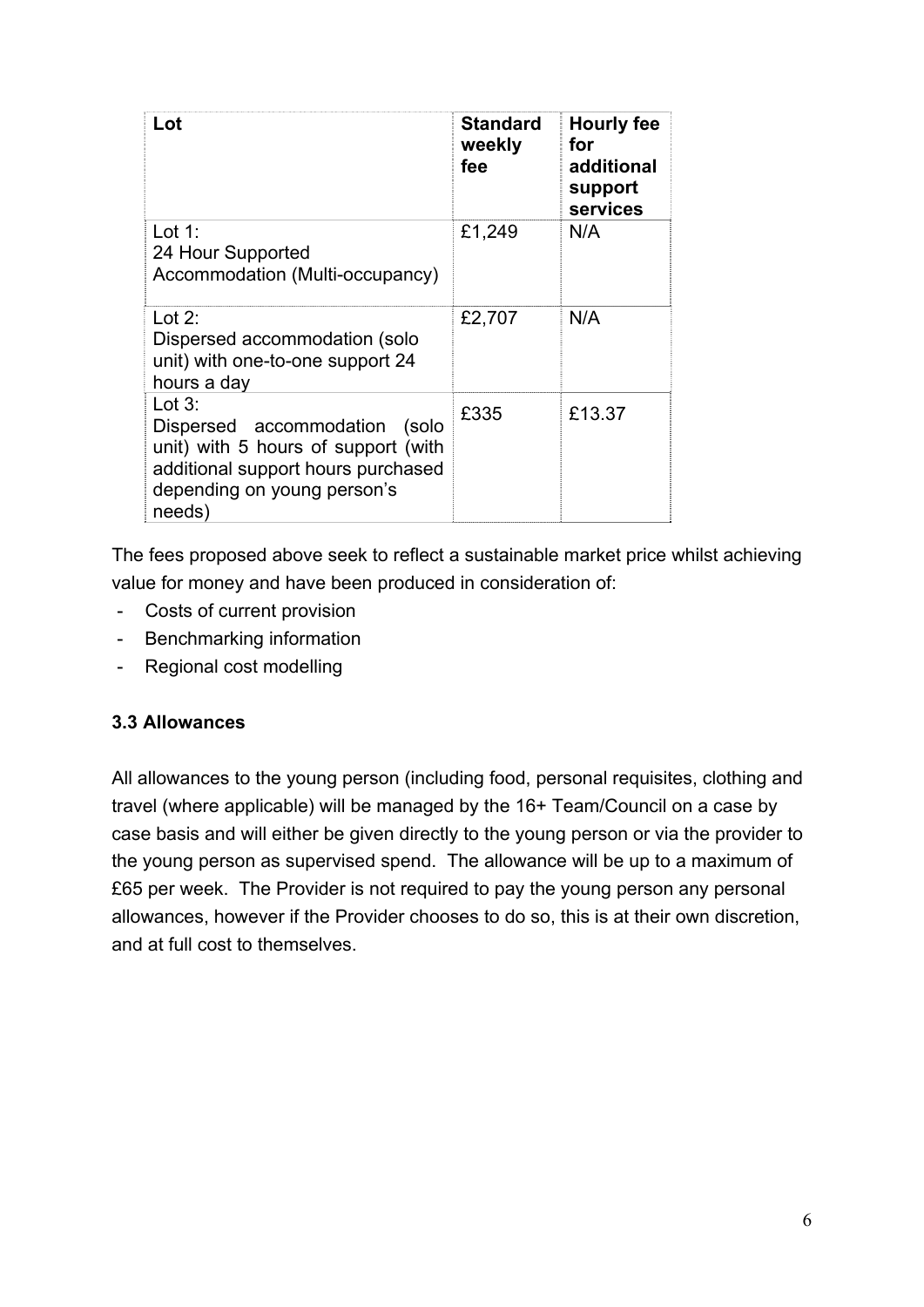## **4. Proposed Delivery Requirements**

This section provides a summary of the delivery requirements for the proposed Lots. It seeks to help stakeholders, including potential providers, to understand the nature of the requirements included in the proposed Lots.

#### **4.1 Essential Delivery Requirements for all Lots**

Protocols for the provision of accommodation and support will be agreed between the Provider and the Council and will include guidelines on the following matters:

- Right of access to premises
- Lifestyle choices for young people
- Health and Safety standards within the property
- Use of drugs and alcohol
- Engagement with young people
- Visitors to the property
- Behaviour of young people within the community

The Provider will deliver the core tasks described below however, this list is not exhaustive and additional tasks may be provided in addition to these in order to meet a young person's needs.

#### **4.1.1 General Support**

- Encourage the involvement of young person in the support planning process including identifying their own goals and to work creatively with young person to achieve their goals;
- Undertake regular reviews of young person's support plans and needs and risk assessments, with other relevant agencies as appropriate;
- Support young person to prepare and move on to independence;
- Support young person to avoid eviction or loss of accommodation;
- Support young person to access/claim appropriate benefit entitlements, manage their finances, and enable young person to maximise their income and reduce debt;
- Provide emotional support and advice to young person;
- Provide help in establishing the skills to maintain personal safety and security and address any safeguarding issues;
- Support young person in developing domestic and life skills which will include enabling young person to integrate and become part of the local community;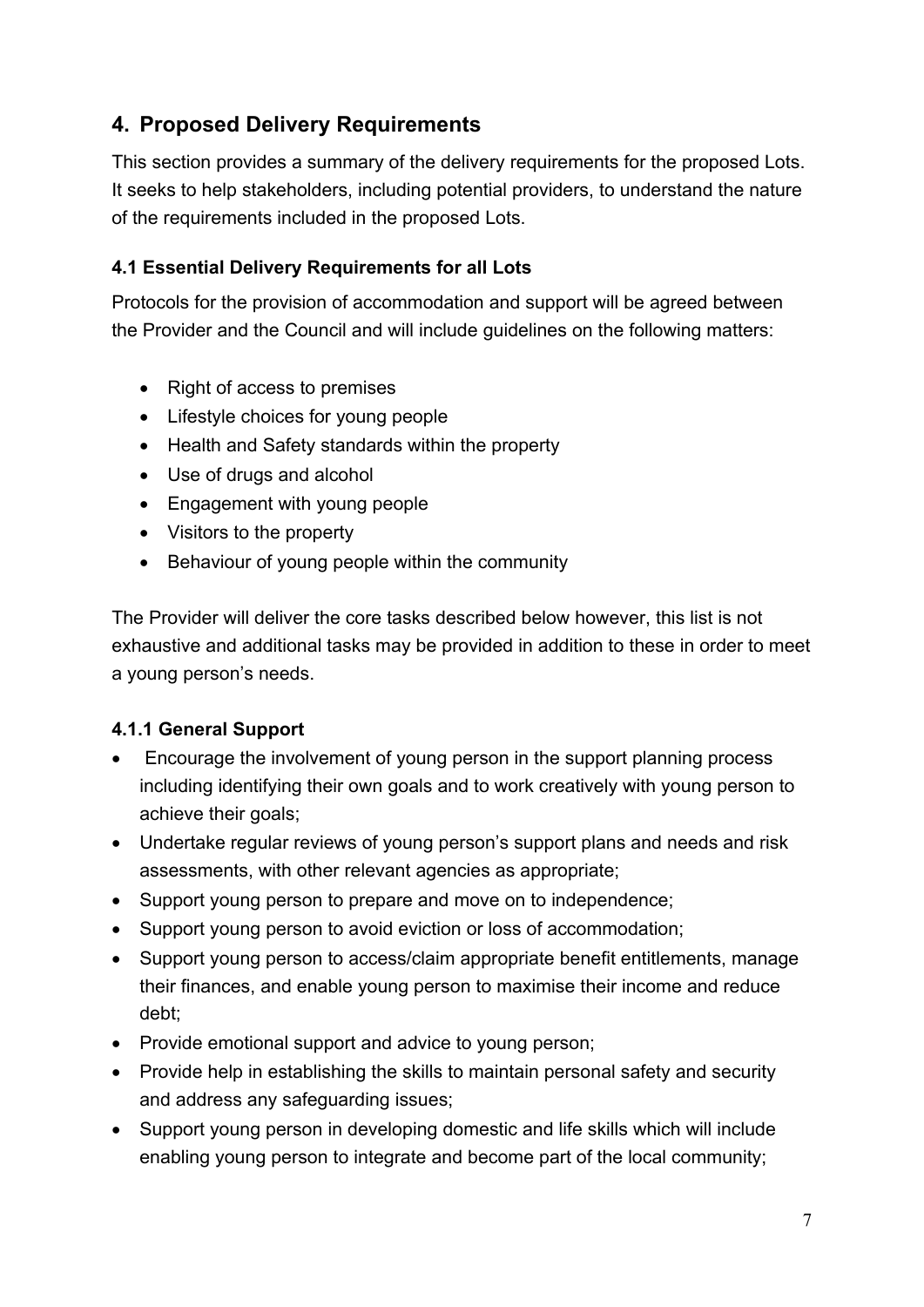- Develop appropriate emotional skills combat potential isolation;
- Support young person to develop social skills and/or behaviour management;
- Advice, advocacy and liaison;
- Provide help in establishing social contacts/activities;
- Enable young person to access employment, education and training opportunities;
- Provide help in gaining access to other services which may offer additional and/or complementary support, including access to local community organisations;
- Provide young person with appropriate peer support and befriending;
- Form and maintain close links with key external agencies, partners and stakeholders in order to meet the support needs of individuals, including but not limited to:
	- o social care services, health care services, drug and alcohol treatment and recovery providers, community mental health teams, general practices and health clinics, housing services, criminal justice agencies, community colleges, job centres, local employers, volunteering opportunities, training and meaningful occupation providers, and community and voluntary sector services, etc;
	- o Support young people to access culture specific services, if the young person has specific cultural needs;
	- o Ensure young people are able to actively participate in decisions about the service provided to them and are regularly consulted about whether it meets their needs;
	- o The service must be flexible enough to meet potentially variable needs of young people and be able to respond to crisis situations.

#### **4.1.2 Building/premises**

- Placements to be provided 52 weeks per year;
- 24 hour On-Call Service:
- Single occupancy bedroom for young person, which is lockable, furnished and decorated to a high standard, to include a television and access to appropriate bathing and toilet facilities providing an adequate supply of hot water;
- Where it is a requirement in the young person's Individual Pathway Plan/Care Plan, the provider may be required to include the provision of meals as part of the placement using the allowances provided by the Council for this purpose;
- All repairs and maintenance to the setting both internally and externally (including smoke alarms and CCTV/security provision);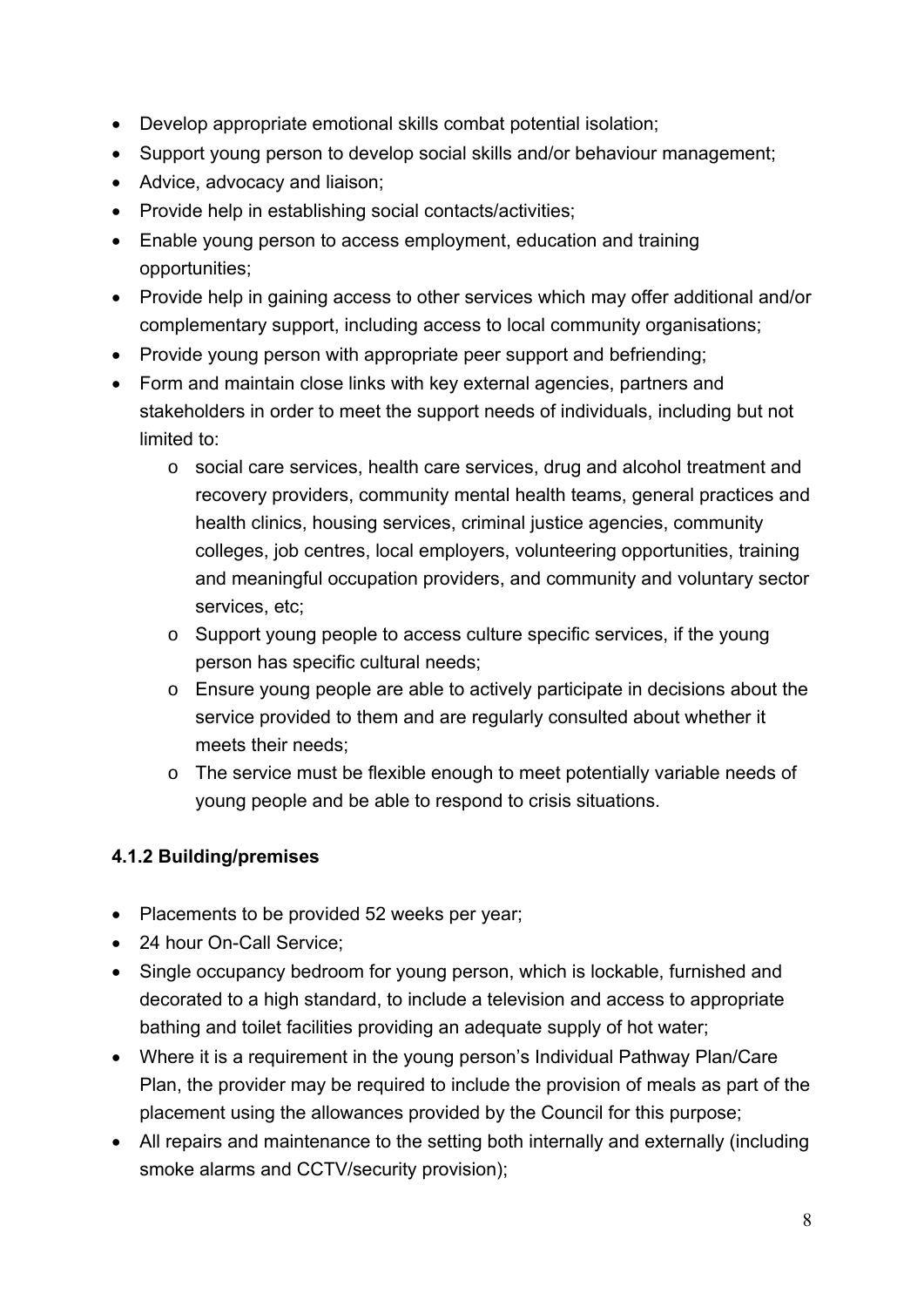- Appropriate safety certification to include PAT appliances tests, utilities checks including up to date gas safety certification, electrical wiring checks, fire safety equipment and alarm checks, legionella in water systems, general buildings and fittings safety;
- All utility costs to be included within the fees payable by the Council unless specified, agreed and detailed in the IPA;
- Appropriate building and contents insurance, public liability, employer's liability and professional indemnity insurances as required by law to cover the full scope of the service and the type and level as detailed in the contract;
- Cleaning of all communal areas to a high standard; Access to domestic appliances and equipment such as vacuum cleaner, iron, ironing board, cleaning products etc;
- Access to laundry provision;
- TV licence as required by law;
- Wi-fi and broadband access.

#### **4.1.3 Communication and Travel**

- Unlimited telephone calls to the professionals and services involved with the young people such as social worker, children's rights officer, complaints' officers, advocates etc
- Unlimited UK landline telephone calls to immediate family members and appropriate others as identified in the IPA;
- Other telephone calls within reason;
- Unrestricted access to 'Childline' and the Council's Complaints' Officer;
- Staff and young person's costs to attend meetings and reviews at the placement or at the Council's premises;
- Local 'all-zone' public travel/transport pass;
- Search for, collect and return absconding, missing or vulnerable young people to placement;
- Court Attendance costs.

## **4.1.4 Contact with Family, Friends and Other People who are significant to the young person**

 The Provider will ensure that all its staff understand the importance of contact for young people, that they participate in contact plans and support the young person to achieve a positive outcome from contact.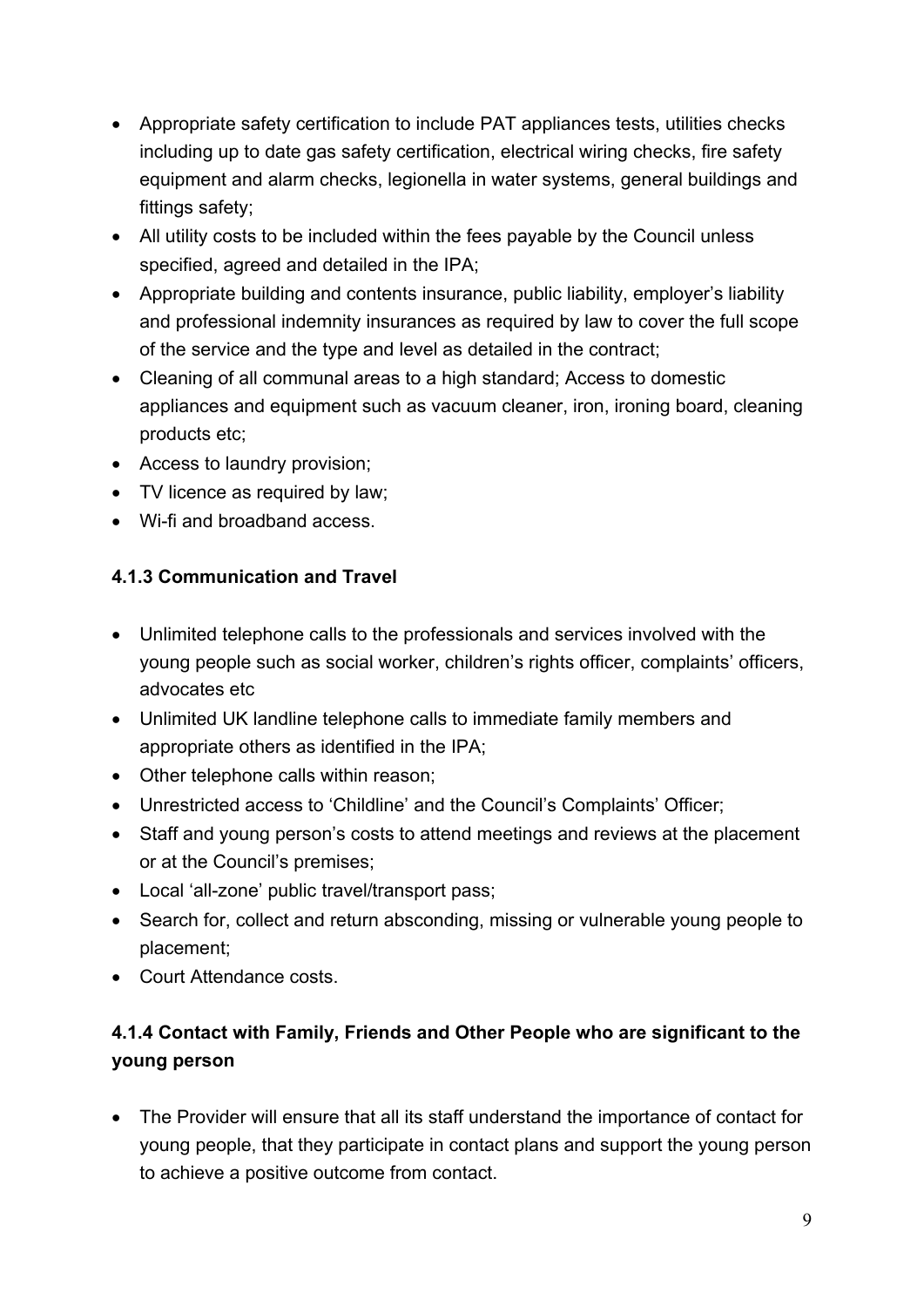The Provider will promote the development of appropriate friendships for young people placed while having regard to the safeguarding requirements of the regulations and any procedures or policies of the Council.

#### **4.1.5 Preparation for Independence**

The Provider must ensure that a young person receives support and advice that helps them to prepare for adult life. This will include:

- Making sure the young person is prepared for sustained independence upon the end of the placement;
- Providing support to the young person to prepare for adulthood, in accordance with their Pathway/Transition Plan, working alongside other organisations to support the personal development of the young person;
- Working in partnerships with the young person and their placing professional to provide activities that are designed to teach and support the young person to develop their life skills and self-confidence;
- Helping establish a network of positive peer relationships for young people;
- Instilling and encourage ambition and aspiration for the young person in employment and learning opportunities;
- Supervision of the Leaving Care Grant;
- Updating the young person's individual care/pathway plan recording information on planned service end dates to facilitate the move to an individual tenancy or similar;
- Ensuring young person possesses the practical and emotional skills to successfully manage and maintain their own tenancy;
- Support the young person to find suitable accommodation when leaving care, working with the Council to do so;
- Registration with Tyne and Wear Homes regarding possible future tenancy;
- **Ensuring young person has completed Housing Benefit application prior to 18th** birthday, unless they are in full-time education when Children's Social Care will continue to financially maintain them;
- Ensure access to regular activities that will prepare young person for adulthood and appropriate destinations on leaving care/education;
- Assisting the young person to manage their finances appropriately;
- Enabling the young person to travel independently;
- Provide assistance to look for suitable jobs, further training and/or education;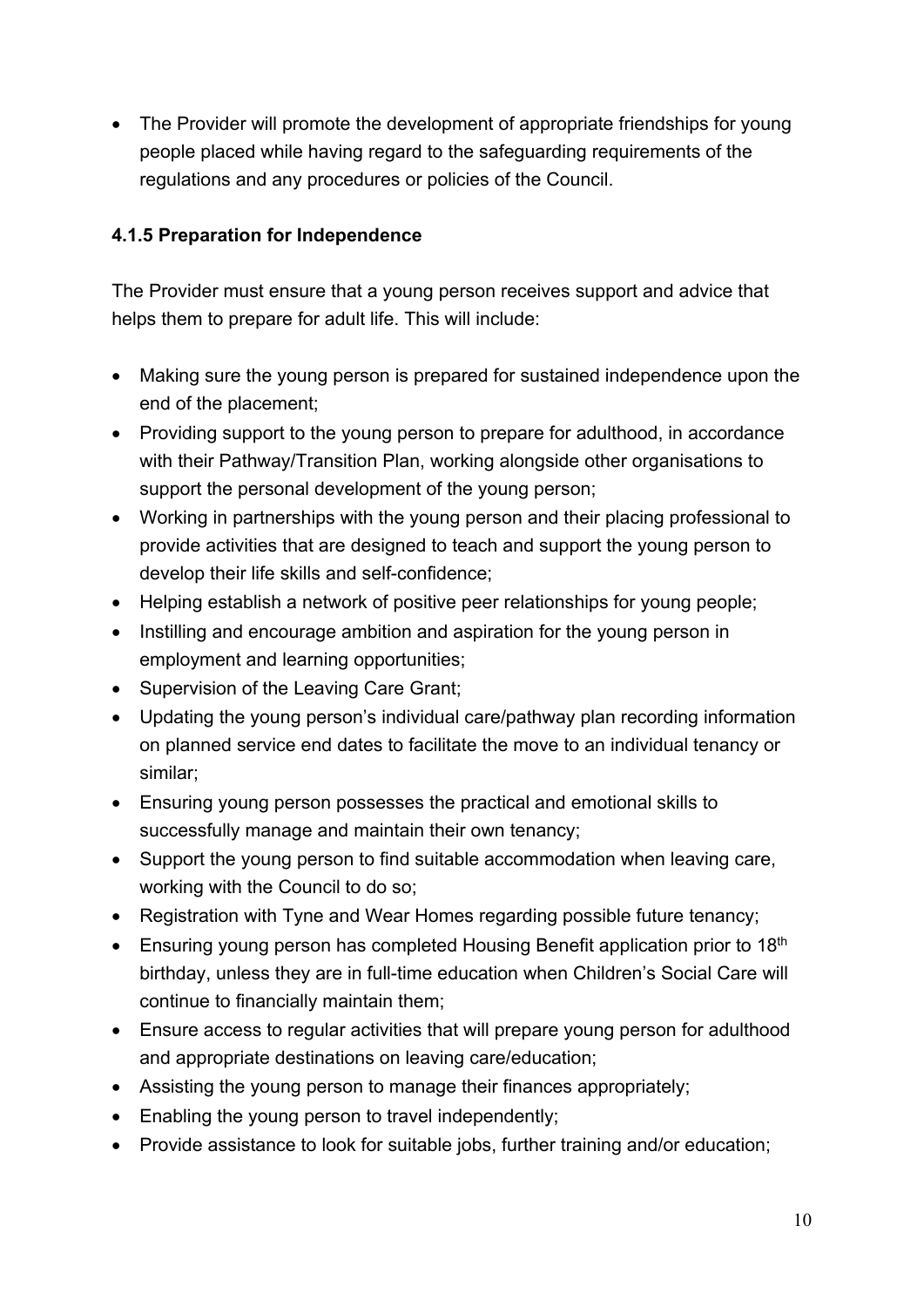- Provide an environment that has a focus on promoting independence, selfregulation, self-help skills, appropriate behaviours and social/communication skills;
- Individual programmes of work/assistance/preparation for independence;
- Appropriate support to ensure the continuity of any on-going, individual programmes of work/assistance/preparation for independence;
- Access to impartial careers and employability advice and guidance.

#### **4.1.6 Placement Management/administration**

- Monthly progress/assessment reports on individual young person for planning and looked after review meetings or more frequent reports, if required by the Council;
- Reports to be prepared for care team and looked after review meetings;
- Attendance at young person's care team and looked after review meetings;
- Individual programmes of work/assistance/preparation for independent living including practical advice and support in ensuring young person develops the skills required for living independently;
- Allocation of a key worker;
- Staff involvement in relation to young person having contact with family and friends, if appropriate;
- All management and administrative work;
- Appropriate Adult worker in police stations, if requested by the Council.

## **4.2 Additional Lot Requirements**

## **4.2.1 Lot 1 – Multi-occupancy accommodation with 24 hour support, 7 days a week**

In addition to the core requirements above, the successful Providers will be required to provide the following for Lot 1:

- Ideally a maximum of 5 young people per unit;
- Minimum of two on site staff, in addition to management, on duty at all times (management to be on-call 24 hours per day). Additional staff costs may be negotiated for individual young people with costs specified in that young person's Individual Placement Agreement;
- Minimum of one waking night staff: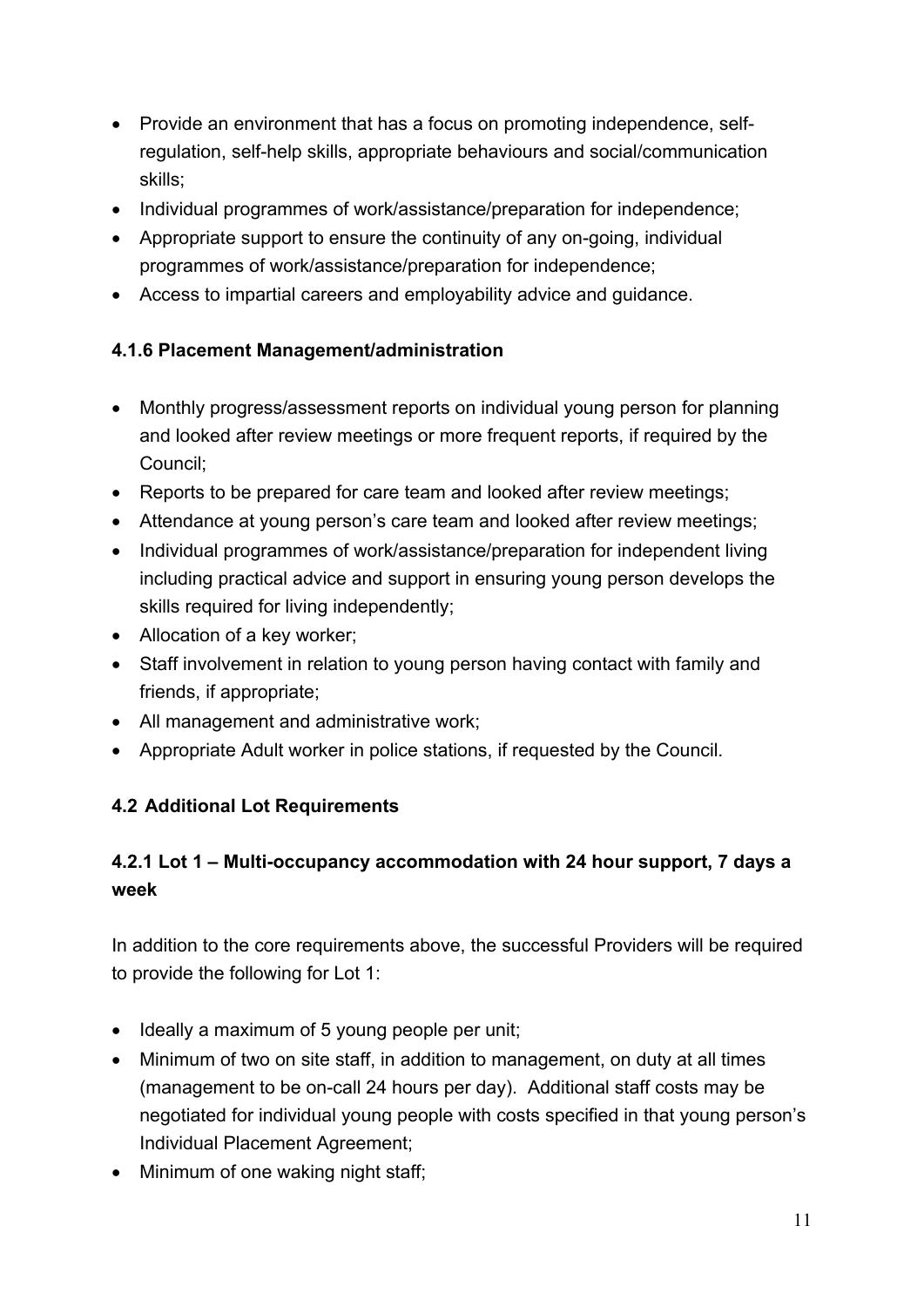24 hour supervised support and accommodation - the level of support to be provided by the Provider shall be detailed in the Individual Placement Agreement (IPA);

## **4.2.2 Lot 2 – Dispersed accommodation (solo units) with one-to-one support 24 hours a day, 7 days per week**

In addition to the core requirements above, the successful Providers will be required to provide the following for Lot 2:

- A placement in a solo setting/premises;
- Staff member either with young person or on call at setting 24 hours a day.

## **4.2.3 Lot 3 – Dispersed accommodation (solo units) with 5 hours floating support each week**

In addition to the core requirements above, the successful Provider will be required to provide the following:

- A placement in a solo setting/premises;
- 5 hours of floating support which will be guided by the Pathway Plan and the assessed needs of the young person – available Monday – Sunday;
- Additional hours of support to be purchased as required.
- If additional hours need to be purchased then this must be reflected in the Individual Placement Agreement (IPA)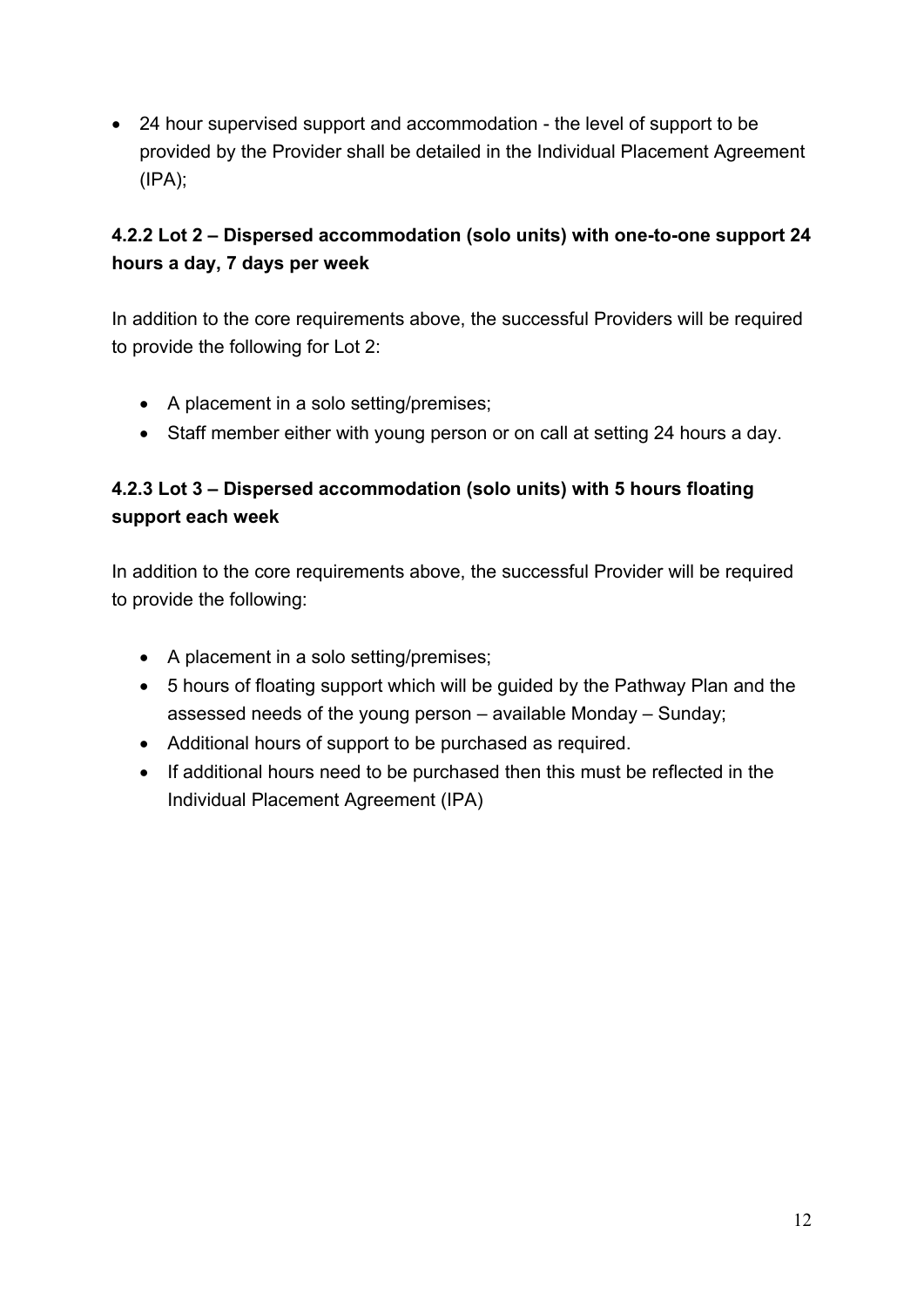## **5. The Flexible Procurement Solution**

#### **5.1 Contract Opportunity**

We are proposing that the length of this Flexible Procurement Solution will be for four years and to open for new applications in year 2. This Flexible Procurement Agreement does not oblige the Council to make any placements or the Provider to accept any placements.

#### **5.2 Call-Off Alert Procedure**

When the Council is seeking a placement under this 'Flexible Procurement Solution' it will do so via a 'Call-off Alert' (COA).

Under requirements of the new EU Public Contract Regulations the 'Call-Off' will be made electronically through the NEPO Electronic Tendering Portal, and Providers will need to be signed up to the Portal to receive COAs. It will require a quick response (the deadline will be specified) so Providers will need to be organised internally to receive the placement opportunities. If the Provider can meet the needs of the Young Person then they must respond within the specified deadline on the COA form via the Portal. The Council shall be entitled at all times to decline to make a placement under a Call-Off Contract.

Where applicable, the final process will need to meet the EHC plan statutory timescales in accordance with the SEN Code of practice.

Please see Appendix 1 for a diagram of the process.

#### **5.3 Direct Award Procedure (Emergency Placements)**

All Call-Offs under this 'Flexible Procurement Solution' will be undertaken via the Call-Off Alert Procedure above on the NEPO Electronic Tendering Portal. However, when an Emergency Placements is required, a Direct Award can be made.

Emergency placements will not need to be run through the Portal but the Council will need to record the awards on the Portal's contract register to comply with transparency legislation. These Placements would fall outside of the standard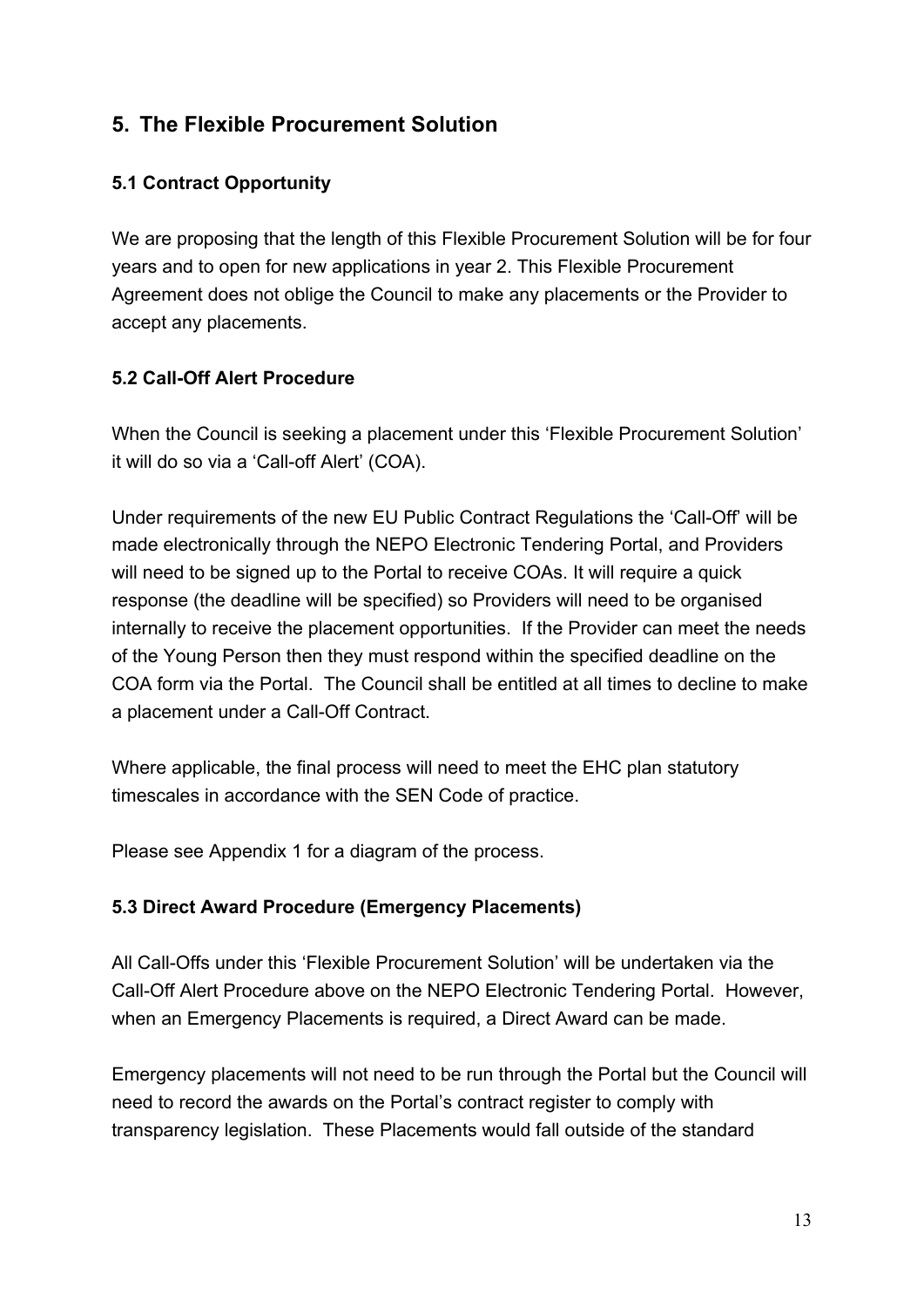referral process detailed in the Call-Off Alert Procedure above. A Placement will be deemed to be an Emergency Placement if it falls under any of the criteria below:

- a placement is sought outside of the normal business hours of Monday to Friday 9am–5pm; and/or
- a placement is sought for a Young Person who is currently in a police station or court and/or;
- a placement is sought for a Young Person who is currently in hospital; and/or
- a placement is sought for a Young Person who is deemed by the Council to be at risk of immediate harm; and/or
- a placement is sought where there is a placement breakdown where the Provider gives immediate notice on the Placement.

Requests for an Emergency Placement may not be made to all Providers, and they will be made subject to the same standard terms and conditions and pricing as a Placement made under the Call-Off Alert Procedure.

## **5.4 Existing Contracts**

It is the Council's intention to work with successful Providers to agree the transfer of existing contractual arrangements on to the new Flexible Procurement Agreement to achieve standardisation of terms and conditions wherever possible. It is anticipated that this work will be completed no later 3 months of the commencement of the new contract.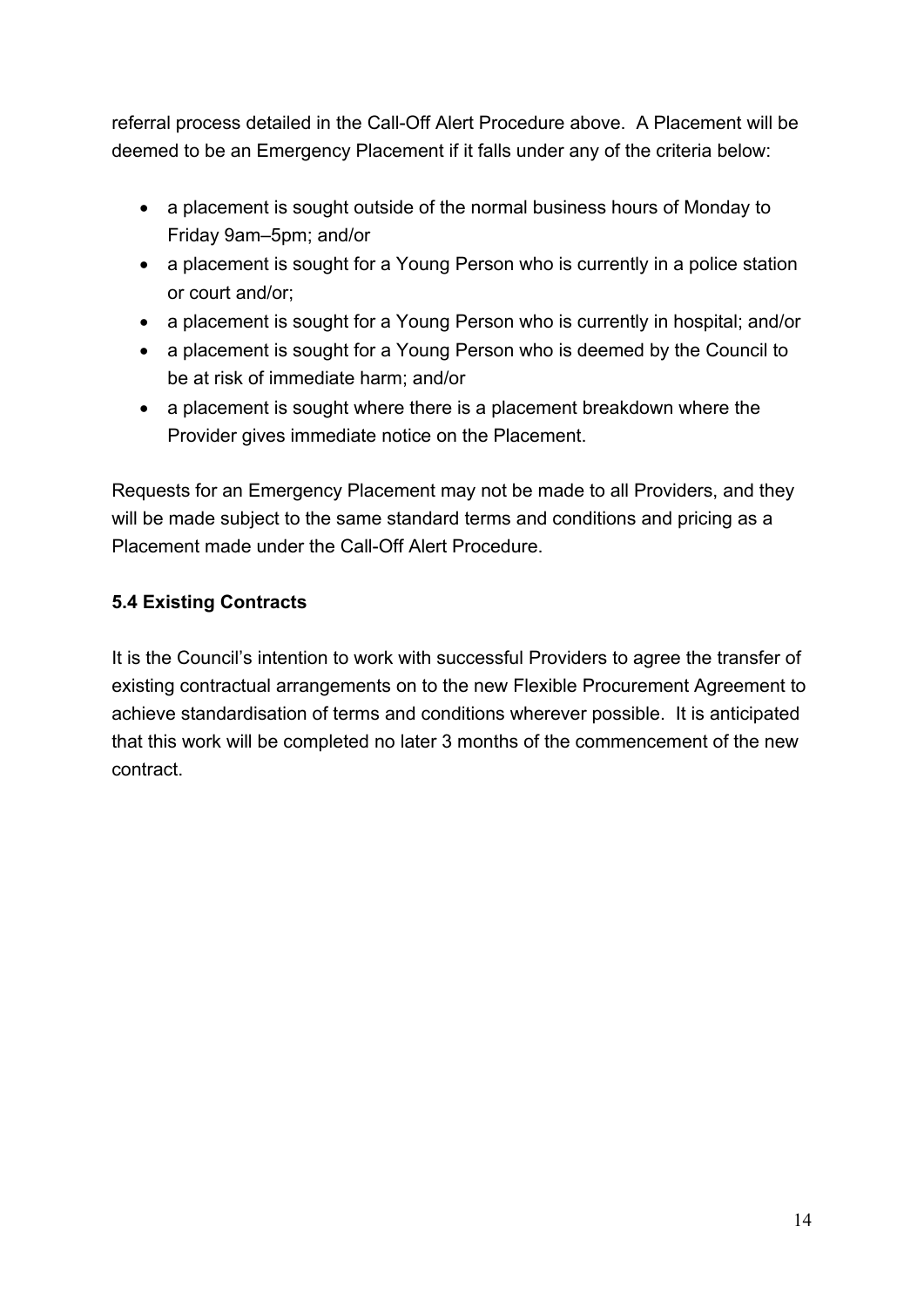## **6. How to respond and next steps**

We would like to hear your views on our proposal. You can comment by writing to:

**Shamsun Choudhury Commissioning and Procurement Officer Newcastle City Council 4th Floor, Civic Centre Newcastle upon Tyne NE1 8QH** 

Alternatively you can email shamsun.choudhury@newcastle.gov.uk.

Responses to this proposal should be submitted no later than *4pm, Friday 23 March 2018.* 

We will consider the feedback received prior to determining the final Lot and Pricing Model.

It is anticipated that the tender will be published late March / early April 2018.

All Tender documentation will be published on the NEPO Electronic Tendering portal at website - www.nepoportal.org.

In order to be considered for the opportunity, please register your details free of charge on the above NEPO Electronic Tendering Portal. Once registered you will be able to express an interest and download the tender documentation. You can register your details on the NEPO Electronic Tendering Portal by entering the 'Suppliers Area' and following the registration instructions. If you are experiencing a problem please read the reference guides by clicking the **interest in the interpoller of the interest** no solution to your problem then please contact: NEPO Support Team, By Tel: 0191 261 3940 or By Email: info@nepoportal.org